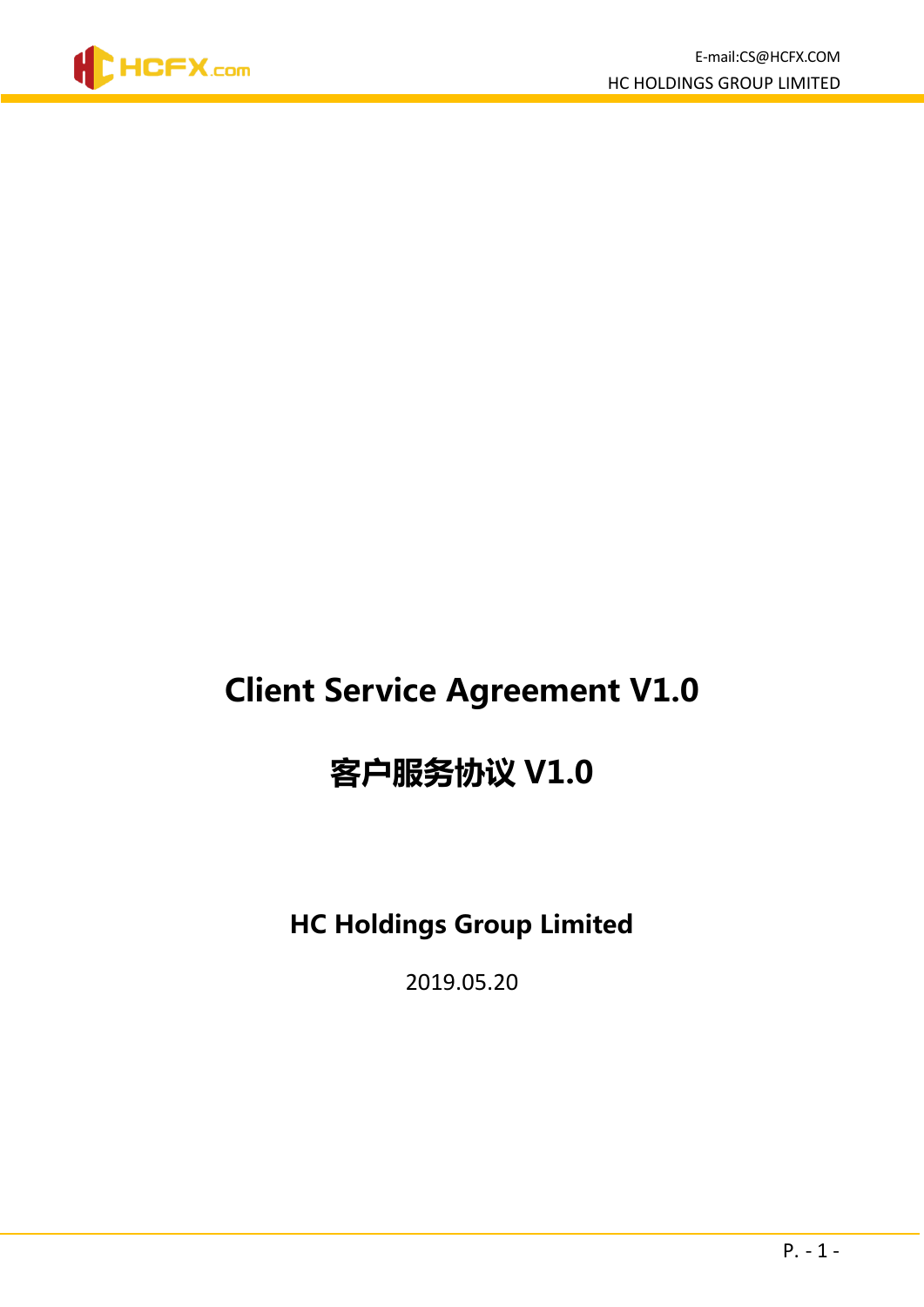

# Table of Contents 索引

| 11. Movement of Funds 资金流向……………………………………………………………………………………… 8                                        |  |
|------------------------------------------------------------------------------------------------------|--|
| 12. Confirmation of Orders, Trades, Confirmation Information and Proof of Communication 确认订单和交易, 确认信 |  |
| 13. HC's Right to Refuse to Deal or Trade HC 的交易拒绝权利 …………………………………………… 10                            |  |
|                                                                                                      |  |
|                                                                                                      |  |
| 16. Closing or Voidance of Positions 平仓或空仓 ……………………………………………………………… 11                               |  |
| 17. Suspension of Account 暂停账户………………………………………………………………………………… 11                                     |  |
|                                                                                                      |  |
|                                                                                                      |  |
| 20. Discontinuation and Ceasing of Offering of a Contract 交易合约终止  12                                 |  |
|                                                                                                      |  |
|                                                                                                      |  |
|                                                                                                      |  |
|                                                                                                      |  |
|                                                                                                      |  |
|                                                                                                      |  |
|                                                                                                      |  |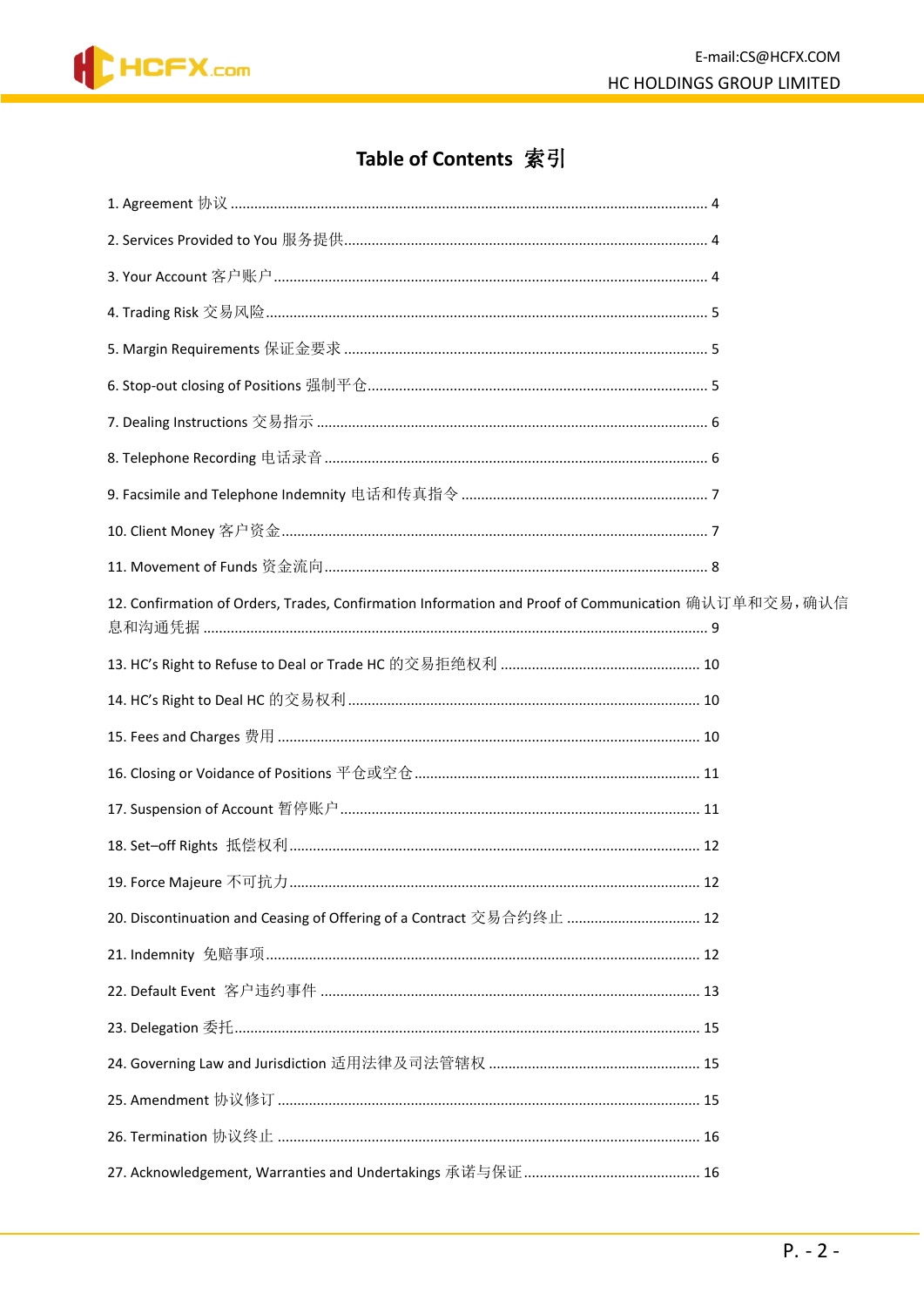

| 31. Complaints and Dispute Resolution 投诉和争议解决 …………………………………………………… 18 |  |
|-----------------------------------------------------------------------|--|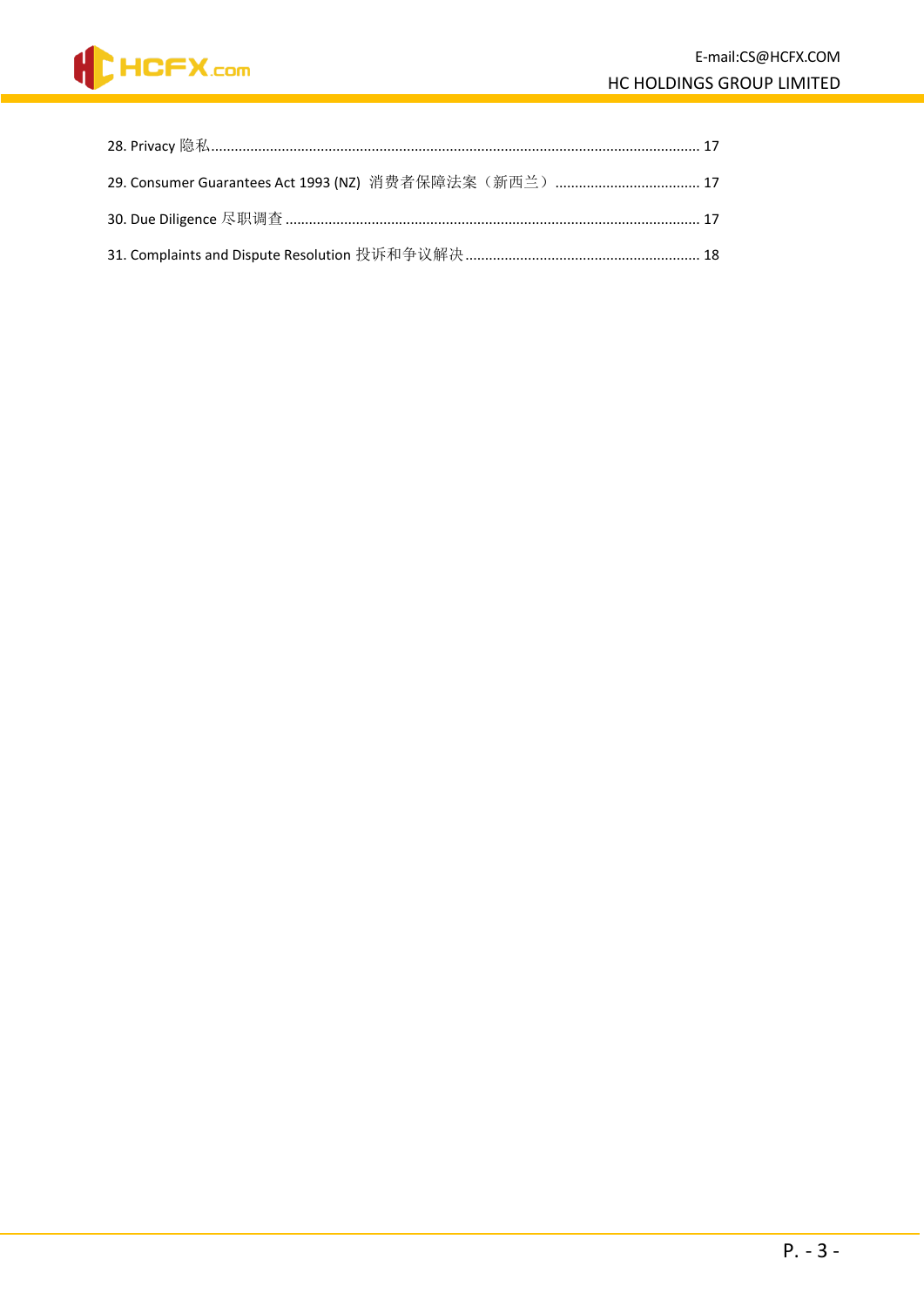# <span id="page-3-0"></span>**1. Agreement** 协议

This Client Services Agreement contains the terms and conditions with which a customer ("You") agrees to deal with HC Holdings Group Limited ("HC"). By opening an Account with HC, you agree to be bound by this Agreement and the Terms and Conditions and acknowledged that you have read and fully understood this Agreement and relevant risks.

本客户服务协议包含客户("您")同意通过 HC Holdings Group Limited("HC")进行衍生品交易的条款。通过 HC 开立 账户,您同意受本协议中所有条款的约束,并承认您已经阅读并完全理解本协议及相关风险。

#### <span id="page-3-1"></span>**2. Services Provided to You** 服务提供

- a) HC will provide you with the ability to deal in contracts for difference ("Contract") and other derivative products ("Contract"). HC 将为客户提供价差合约("合约")交易和其他金融衍生品("合约")的能力。
- b) HC will provide you with an electronic platform ("Trading Platform") to execute trades. HC 将为客户提供一个可执行交易操作的电子平台("交易平台")交易。
- c) HC does not provide any financial or investment advice. HC 不以公司立场提供任何关于财务、交易或投资的建议。
- d) HC may, from time to time, provide general information. None of this information should be considered as any form of advice. HC does not guarantee the accuracy of any information or recommendation given to you or warrant the merit of any trade. You must assess the accuracy of information given to you and decide whether the information, recommendation or opinion is useful or suitable for you.

HC 会依照市场动向提供一些常规资讯,这些资讯均源自第三方,不应被视为 HC 公司立场提供的任何建 议。HC 无法保证第三方资讯的准确性,也不保证其具备任何有益于交易的价值。客户必须自行评估其准 确性,并判断这些第三方资讯、推荐或观点是否适用。

#### <span id="page-3-2"></span>**3. Your Account** 客户账户

a) You warrant that the information given in the Account Application is true and correct and that you will inform HC of any changes.

客户必须保证账户申请过程中提供的信息真实无误,如有变更,须及时通知 HC。

- b) HC does not provide joint account. One account is only for one holder, who provides personal identity information bond with the account. The holder is fully responsible for the performance of the rights and obligations of this agreement. HC 不提供联名账户, 一个账户仅供一人持有, 账户的持有者为账户中绑定个人身份信息的客户, 对本协 议权利义务的履行负有全权责任。
- c) Any instruction given by an Authorised Person or Attorney shall be deemed as given by you. HC may also give information to any Authorised Person or Attorney and this shall be deemed as have been given to you. 任何经客户授权的代理人或律师向 HC 传达的指示均视作由客户本人发出。HC 向客户授权的代理人或律 师传达的任何信息也同样视作已向客户本人传达。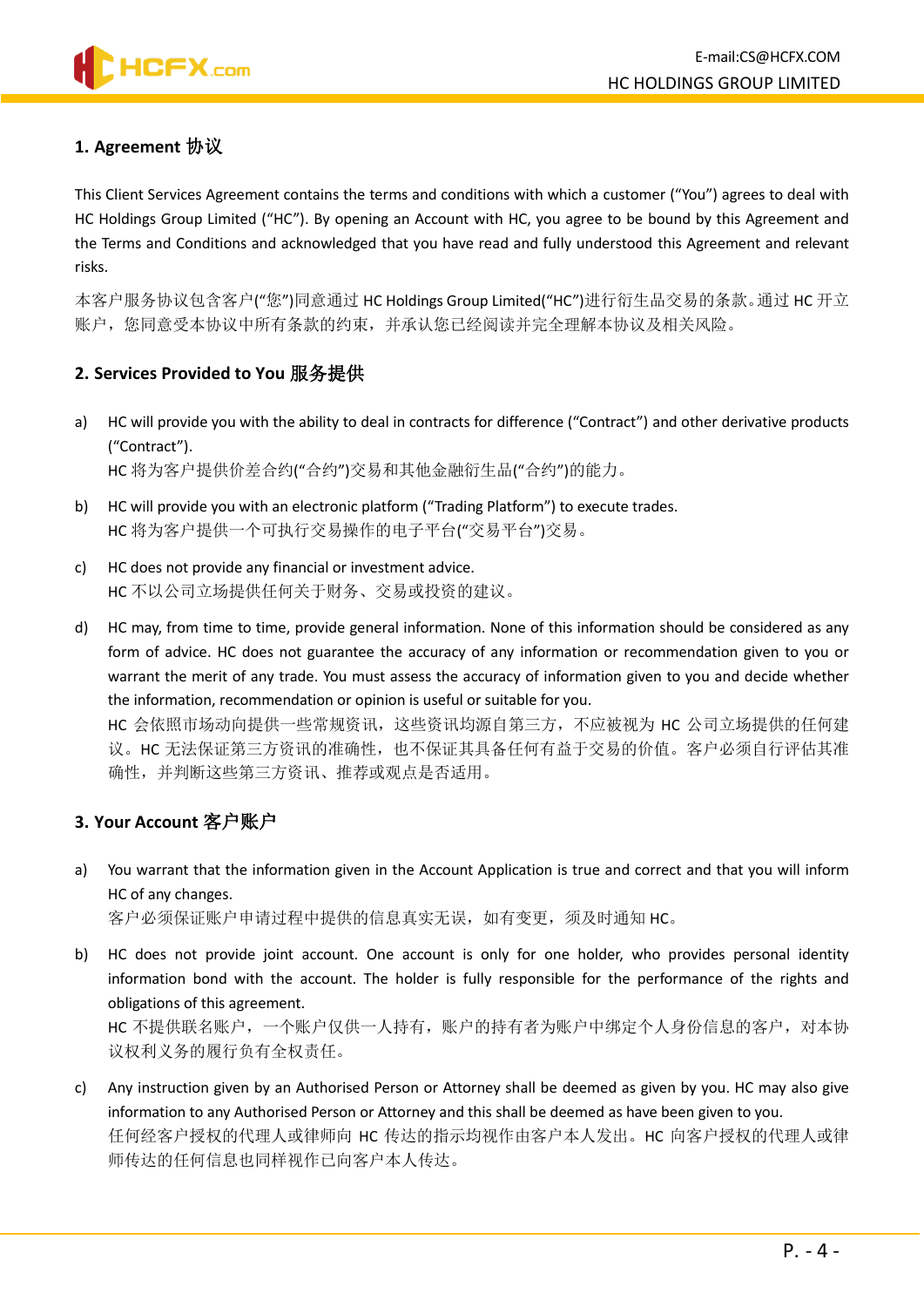

#### <span id="page-4-0"></span>4. **Trading Risk** 交易风险

- a) The risks of all trades are borne by you. 所有交易的风险均由客户自行承担。
- b) HC will not be liable for any losses or costs incurred by you because of any information that HC may have provided to you.

HC 提供给您的任何资讯信息仅供参考,并不视为建议或指导, HC 不对客户因资讯引导造成的任何损失或 费用负责。

c) For trades that are executed at prices that are out of the prevailing market, HC reserves the right to void the trades or to adjust them to prices that were at the prevailing market. Any losses will be borne by you and profits accrue to you.

对于异常于市场现行价格执行的交易,HC 保留取消交易或依照现行市场即时价格调整交易价格的权利。 由此产生的潜在损失由客户承担,利润亦归客户所有。

#### <span id="page-4-1"></span>**5. Margin Requirements** 保证金要求

a) HC requires that your account has sufficient Collateral to act as Margin before you can establish a position. HC only accepts money in the form of cleared funds by electronic transfer as Collateral. Your liability is not limited to the amount of Margin you have in your account. HC 要求客户账户具备足额资金作为交易保证金,这是账户能够建立头寸的前提。HC 只接受以电子转账方

式结算的资金作为保证金。客户的负债不限于客户账户上的保证金数额。

- b) HC reserves the right to decide on the amount of Margin required without prior notification to you. The new requirement may apply to existing and new Positions. HC 保留在未做提前通知的情况下调整保证金数额的权利。调额后可能会对客户的持仓头寸和新建头寸产 生影响。
- c) You are advised to maintain sufficient Margin and to remain contactable at all time.Your Account's margin level is clearly stated on your trading platform. You agree that electronic trading carries the risk of you not being able to access your Account at all time and that this may affect your ability to access your margin level. 建议客户确保账户中随时有足够的保证金,并保持通讯畅通。账户保证金水平在交易平台上有清楚的指 示说明。客户须同意电子交易平台无法保证在任何时刻都具备向客户提供访问账户的能力,这可能会影 响客户获知其账户保证金水平。
- d) HC is not obligated to inform you of your margin level or make a Margin Call to you at any time. HC 没有义务随时向客户告知账户保证金水平或通知客户追加保证金。

#### <span id="page-4-2"></span>**6. Stop-out closing of Positions** 强制平仓

a) Some or all your positions may be closed out if your equity reaches the Stop-Out Level. It is at HC's discretion to decide which Positions to close out.

如果客户账户的资产达到止损点,账户中部分或全部头寸可能被系统平仓。HC 有权决定并选择性地对客 户的头寸进行平仓操作。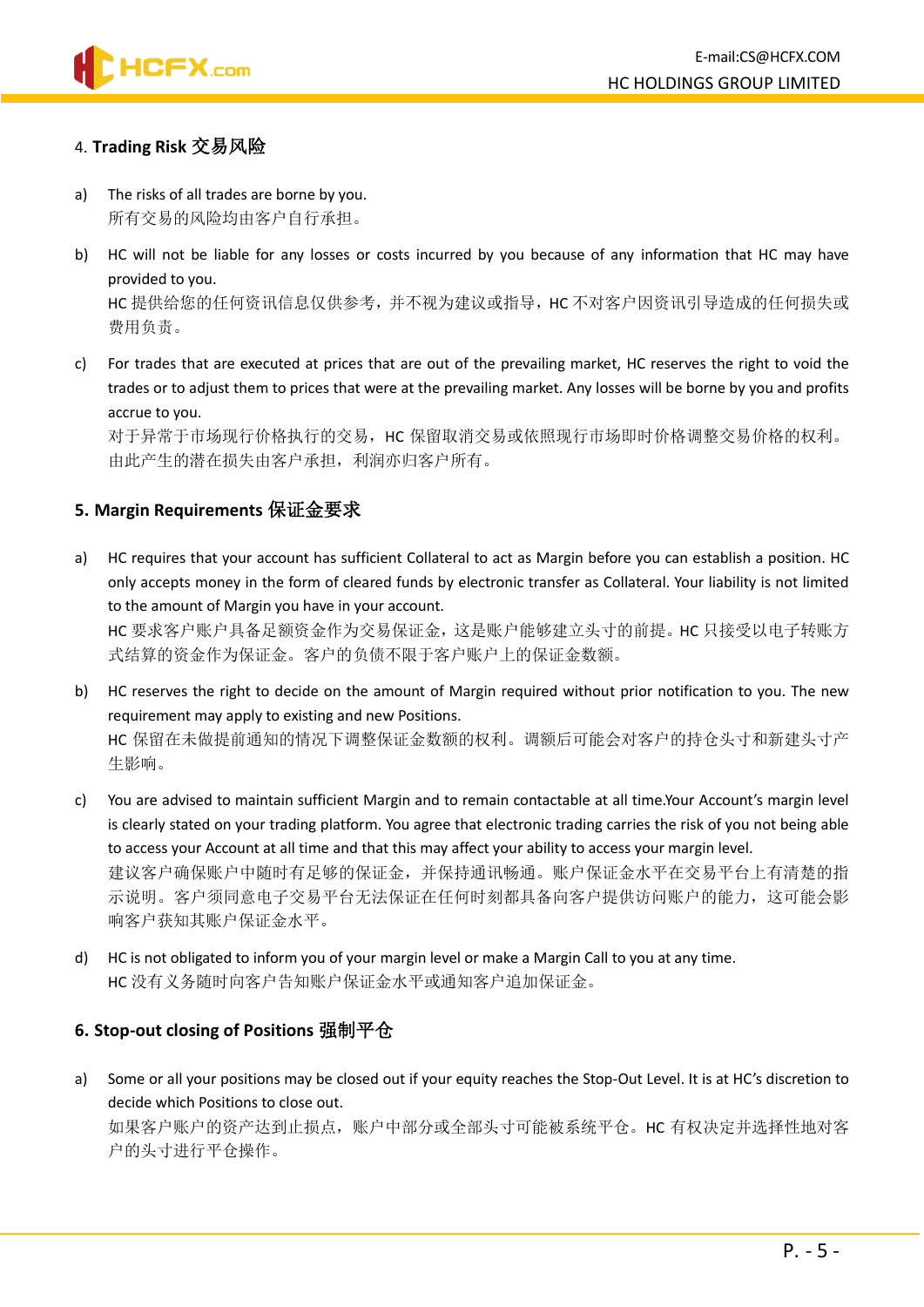

- b) There is no guarantee that Positions will be closed out at prices prevailing at the time when the stop-out was triggered. Your account may be in deficit after your Positions have been stopped-out. HC 不能保证强制平仓触发时客户头寸是否能以现行市价成交。因此客户头寸被强制平仓后, 账户可能会 出现负债。
- c) If your account is in deficit, you are obligated to make payments to HC to eliminate the deficiency. 如果客户的账户出现负债,客户有义务及时向 HC 支付款项以清偿债务。
- d) HC is not obligated to allow you time to further transfer funds to meet Margin Calls. All Stop-out closing of Positions actions are automatically triggered by the trading system, and HC cannot intervene or control the process.

HC 没有义务确保客户有充裕时间追加账户资金以满足保证金要求。所有强制平仓操作都由交易系统自动 触发完成,HC 无法干预或控制这个过程。

# <span id="page-5-0"></span>**7. Dealing Instructions** 交易指示

- a) HC will not be responsible for any losses or costs incurred when acting on instructions which reasonably can be thought of as coming from you even though such instructions have not come from you. HC 不承担任何因执行被视为经客户授权的交易指示而发生的损失或费用,即使该指示并非出于客户本意。
- b) You may change the authorised person's information and password through the CRM system provided by the Trading Platform at its working time. 客户可通过交易平台(服务时间段内)提供的 CRM 系统更改授权人信息和密码。
- c) You are responsible for ensuring that your account information is kept private and secure always. You are responsible for all information HC sends to you and all trades done in your Account. HC does not have to establish the identity of any one using your Account when you trade electronically. 客户有责任确保持有账户信息的私密性和安全性,这包括 HC 以任何形式传达给客户的信息以及客户在账

户下完成的所有交易。当通过电子平台进行交易时, HC 无法对账户操作人员的实际身份进行确认。

d) HC will endeavour to fill your orders to the best of its ability. However, at times, the price that the order is filled at may be different from the order price. This is known as"slippage". HC does not guarantee that orders will be filled at the ordered price.

HC 将竭尽所能地履行客户的交易订单。但有时候仍会发生订单价格与交易价格发生偏差的情况。这在合 约交易中称为"滑点"。HC 不能确保所有订单都能够完全按照提交价格完成交易。

# <span id="page-5-1"></span>**8. Telephone Recording** 电话录音

- a) All conversations are recorded. 客户与 HC 发生的所有电话通话内容都可能会被记录。
- b) You consent to the recording of your conversations with HC and 客户须同意 HC 对您的来电通话进行录音,并且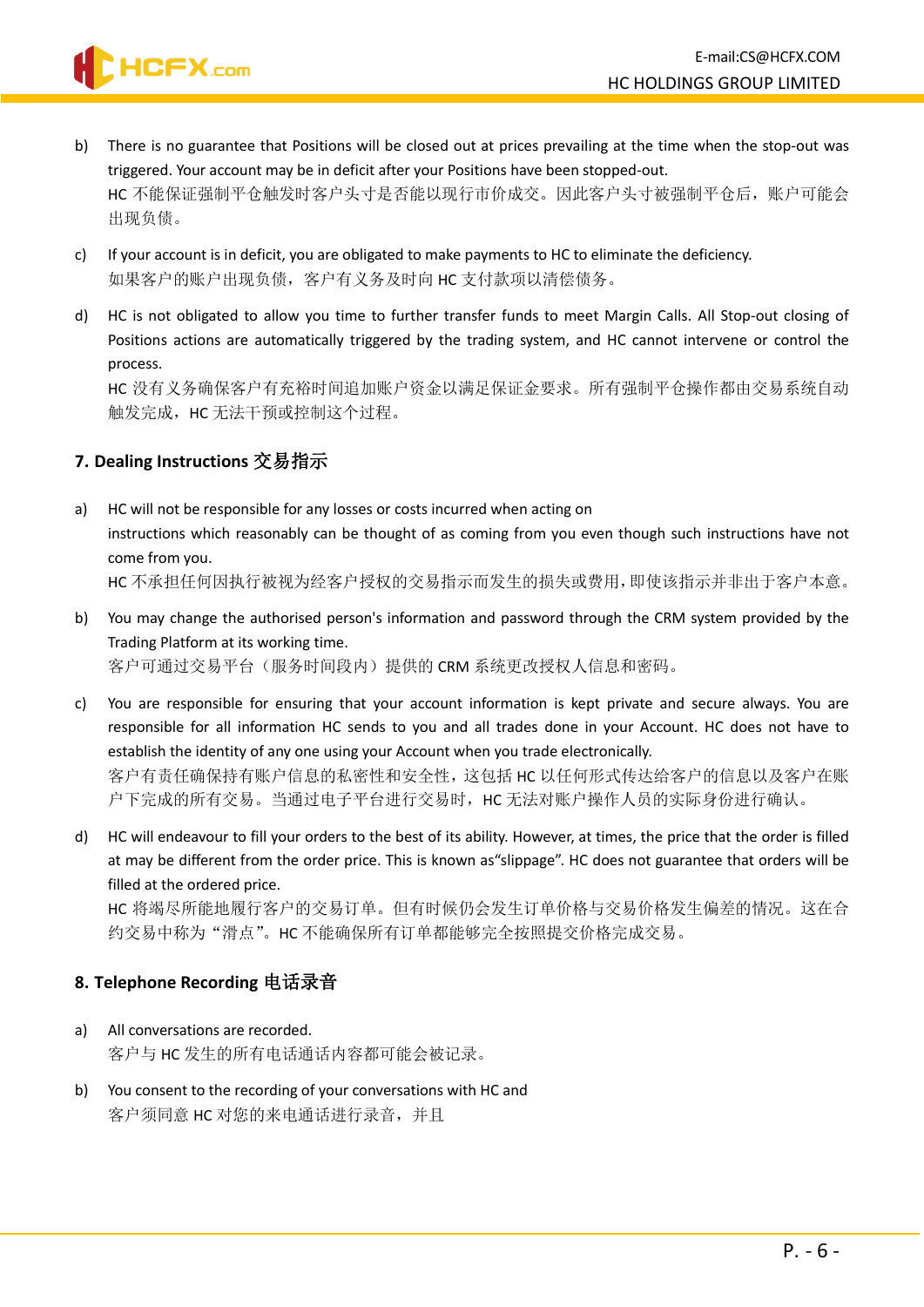c) You consent that these recordings may be used as evidence in any fact finding or dispute between you and HC and

同意这些录音内容可能被用作您与 HC 之间争议处理的事实依据和法律取证,并且

d) You consent that these recordings may be provided to any organisations as part of an investigation or audit including but not limited to anti-money laundering or counter financing of terrorism. 同意这些录音内容可能作为调查或审计的一部分提供给任何组织,包括但不限于反洗钱或反恐融资等。

#### <span id="page-6-0"></span>**9. Facsimile and Telephone Indemnity** 电话和传真指令

- a) You agree that HC may accept telephone or facsimile instructions but is not obligated to accept them. 客户同意 HC 可能会接受电话或传真形式的交易指示,但不作为其义务或责任。
- b) HC will not be liable for any losses or costs incurred due to its acting on instructions which may be fraudulent, unauthorised or forged. You agree to indemnify HC from all damages from such instructions. HC 不承担因执行来自客户账户但因欺诈、未经合法授权或通过伪造的交易指示而产生的任何损失或费用。 并且客户同意全额赔偿 HC 因为执行此类指示而潜在遭受的全部损失。
- c) It is your responsibility to ensure that fraudulent, unauthorised or forged instructions are not given to HC and to inform HC immediately in the event of such occurrences. 客户负责持有账户的安全性,应随时警惕欺诈性、未经合法授权或交易指示被伪造的情况发生,一经发 现应立即通报 HC。

# <span id="page-6-1"></span>**10. Client Money** 客户资金

**HCFX.com** 

a) All client money paid to HC will be treated in accordance with the Financial Markets Conduct Regulations 2014 and relevant laws in New Zealand. Client money will be held in one or more bank accounts in New Zealand or overseas and which are segregated from the bank accounts of HC. The money in such accounts cannot be used to meet the obligations of HC. You acknowledge and agree that your funds may be mingled with other clients' money in a trust account. You also acknowledge and agree that your funds may be placed with a hedging counterparty for authorised hedging activities in accordance with the Financial Markets Act 2013 and Financial Markets Conduct Regulation 2014.

所有支付给 HC 的客户资金将按照新西兰 2014 颁布的《金融市场行为规范》及新西兰相关法律进行处理。 客户资金将存入新西兰或海外的一个或多个银行账户,并与 HC 的公司运营账户独立。该账户内的款项不 能用于支付 HC 的债务。客户承认并同意您的资金可能与其他客户的资金混存在一个或多个资金专用账户 中。承认并同意,客户的资金可根据新西兰 2013 年颁布的《金融市场法》和 2014 年颁布的《金融市场 行为规范》,可能被存放于某个从事授权对冲交易的对立机构中。

- b) You agree that HC shall have no responsibility and not be liable for any loss to you due to the insolvency, omission, default or other acts of the bank in which your fund is held. 客户须同意因专用资金账户所在的存管银行破产、遗漏、违约或其它因素而造成的任何损失,HC 概不承 担相关责任。
- c) You agree that any interest earned from the trust accounts belongs to HC. 客户须同意任何由客户专用资金账户产生的利息均归属于 HC。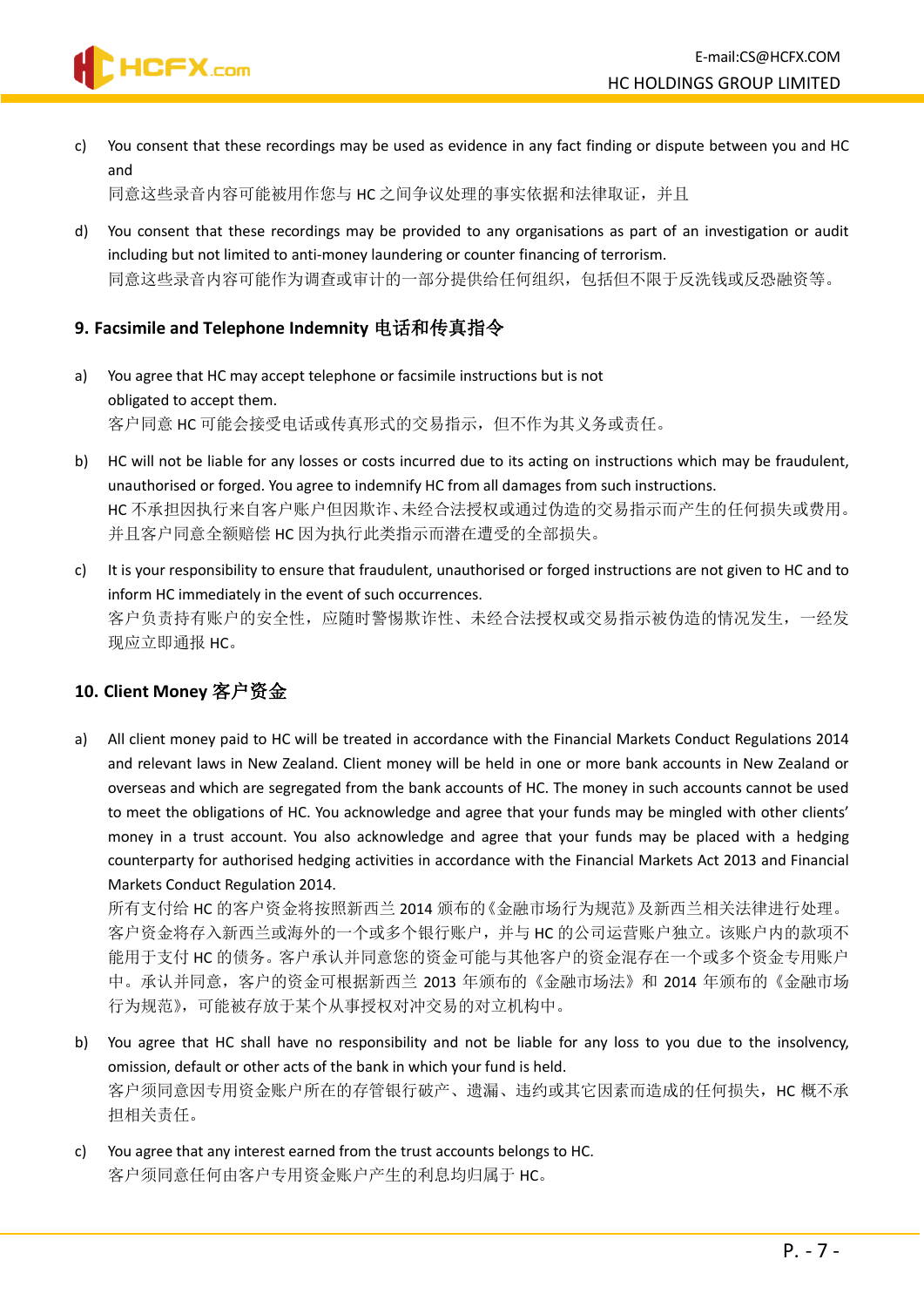#### <span id="page-7-0"></span>**11. Movement of Funds** 资金流向

- a) No third-party payment of funds in or out will be accepted. All funds paid into your Account at HC must be from an account that belongs to you and all funds paid to you must be to an account that belongs to you. HC 不接受任何第三方的资金转入或转出。所有转入客户账户的资金必须来自客户的同名银行账户,所有 转出资金也必须指定到客户本人的同名银行账户。
- b) HC reserves the right to refuse any payment in or out. HC 保留拒绝任何资金转入或转出的权利。
- c) HC shall not be responsible or liable for any losses or costs incurred directly or indirectly by you or any party due to the non-acceptance of funds. 任何因资金转入转出接收问题直接或间接导致的客户或第三方造成的损失,HC 概不负责。
- d) HC shall not be responsible or liable for any losses due to the stop-out closing of Positions due to the non-acceptance of funds for the intention of funding margin requirement. 任何因资金转入转出接收问题导致客户无法及时追加保证金触发强制平仓而造成损失的,HC 概不负责。
- e) Some payments may be subject to withholding fees or other form of expenses or deductions. The final amount that HC receives may be less the amount originally remitted or what you expect. HC is the recipient and has no control of the amount of deductions. You are advised to take note of such deductions and to ensure that funds to be received at HC will be of a sufficient quantity. This is especially important if the funds are for satisfying margin requirements.

在资金转入的过程中可能需要扣减银行手续费用,或发生其它形式的费用扣减。HC 收到的最终金额可能 少于客户的汇出金额或预期金额。HC 作为接收方不能控制扣减额。请客户关注并预算好扣减额以确保 HC 能收到足额资金,尤其要注意在追加保证金时进行的资金转入操作。

- f) While HC will endeavour to credit your account with funds received as soon as possible, this may not be possible if funds are received during hours when the office is not operational, when an investigation is needed to ascertain the source or ownership of funds or when the amount received is in dispute. Clients are to ensure that funds sent to HC are in cleared funds, from a legitimate source and not subject to any encumbrances. HC 会尽快确认收到的客户款项并转入其持有账户。但如果到账时间发生在非工作时间;或须按相关法规 对客户资金来源或所有权进一步确认;或当到账金额出现争议时;资金到账时间可能会发生延迟。客户 应确保汇入 HC 的资金来源正当合法,不存在任何产权负担约束。
- g) It is your responsibility to ensure that instructions for payment out of funds are correct, clear and sufficient. HC does not accept any losses or costs incurred due to incorrect or insufficient information given by you. 客户有责任确保所有资金转出指示都是正确、清晰和充分的。由于客户提供信息不正确或不充分而产生 的损失, HC 概不负责。
- h) HC may withhold payments if 如果发生以下情况, HC 有权扣留客户的账户资金转出
	- i. It is necessary to meet regulatory or legal obligations. HC 必须履行监管或法律义务。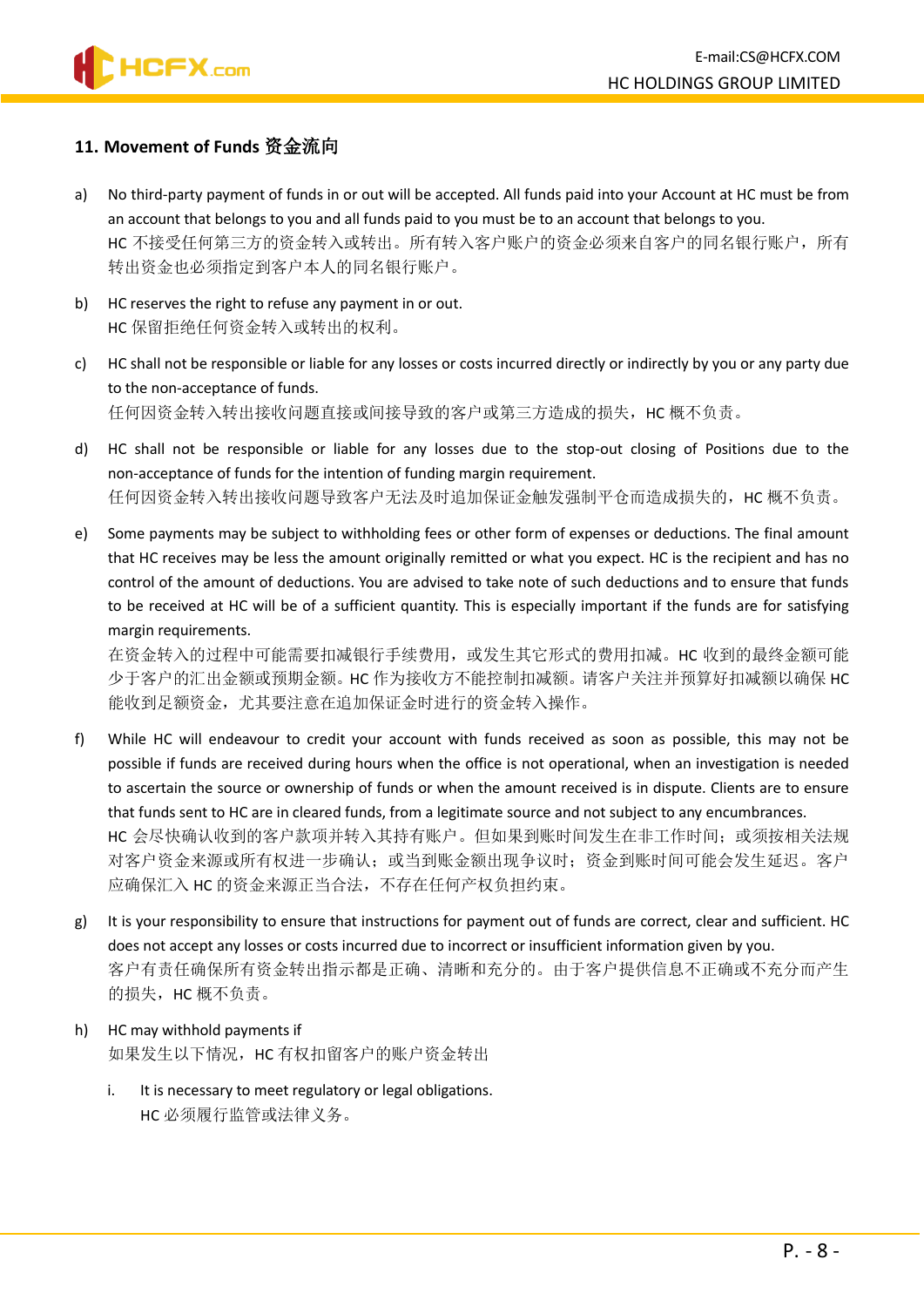ii. Your Position requires the withholding of funds to meet a potential adverse movement in the value of your equity.

客户的持有头寸需要扣留资金,以应对账户资产价值可能出现的不利变动。

- iii. There is an unresolved dispute between You and HC. 客户和 HC 之间存有尚未解决的争议。
- iv. You have an unpaid or contingent liability to HC. 客户对 HC 存有负债或尚未付清的欠款。

HCFX.com

v. The amount of funds that you receive may be less than that remitted due to expenses and fees. 客户银行账户的到账金额可能会因为银行手续费率而少于客户账户转出时提交的汇出金额。

# <span id="page-8-0"></span>**12. Confirmation of Orders, Trades, Confirmation Information and Proof of Communication** 确认订单和交易,确认信息和沟通凭据

- a) All your orders and trades are conducted and displayed on the Trading Platform and can be easily accessed during the time that the system is open for you to use. This existence of the information and their ready accessibility fulfills HC's obligation to confirm your orders and trades and is proof that HC has communicated the information to you. Any discrepancy should be reported to HC within 24 hours. 所有的订单和交易都可以在交易平台上查询和显示,客户可以在系统提供服务的时间段内便捷地使用操 作。这些信息的存在及其可访问性作为 HC向客户履行确认订单和交易义务和已将信息传达给客户的凭据。 任何关于订单和交易的异议都应在 24 小时内向 HC 报告。
- b) HC may communicate to you by a variety of means and this may include: HC 可能通过多种方式与客户沟通, 包括:
	- i. By posting on the Trading Platform. 通过交易平台发布信息。
	- ii. By posting on its website. 通过 HC 官方网站发布信息。
	- iii. By sending an email to you. 向客户发送邮件。
	- iv. By communicating with you through social media or chat application. 通过社交媒体或在线聊天应用程序与客户沟通。
	- v. In writing. 通过信件或公函。
	- vi. Verbally 其它非书面形式(如电话、面谈等)

Any form of communication untaken above will be deemed as HC having fulfilled its obligation to communicate with you. With regards to Section 68 of the Financial Markets Conduct Regulations 2014, you agree that the required confirmation information can be made available to you through the Trading Platform or an electronic facility on a substantially continuous basis.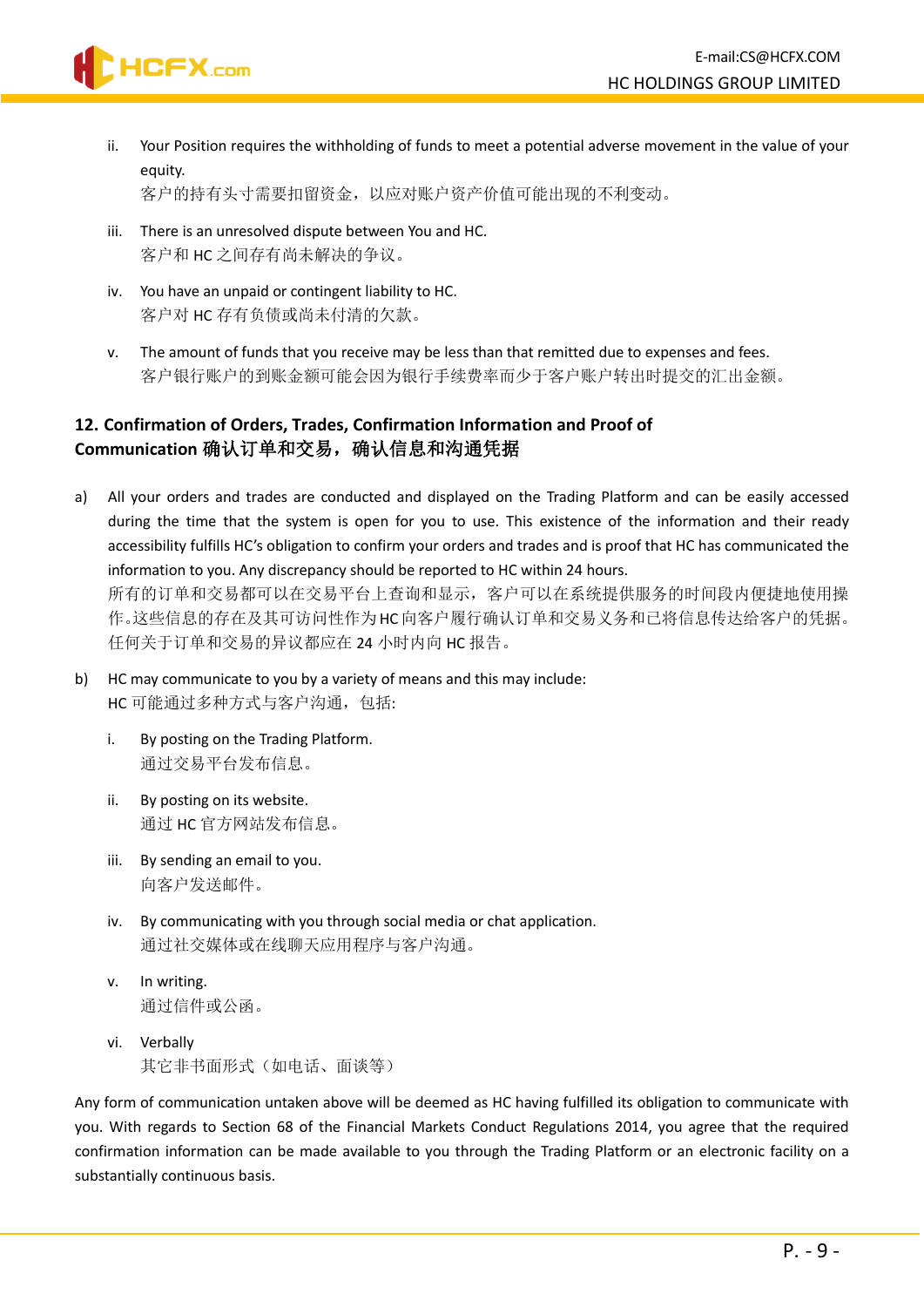通过上述任一方式完成与客户的沟通,均视作 HC 已完成其对客户的沟通义务。依据新西兰 2014 年颁布的《金 融市场行为规则》第 68 条,客户还须同意 HC 可以通过交易平台或电子设备持续地向您提供所需的确认信息。

### <span id="page-9-0"></span>**13. HC's Right to Refuse to Deal or Trade HC** 的交易拒绝权利

- a) HC reserves the right to refuse an order, deal with or on behalf of you. HC also may reduce your position or limit the type of order that you can place. Such a refusal shall not prejudice any other rights of HC in this Agreement. HC 保留拒绝客户的订单、交易请求的权利。HC 还可能减少客户订单头寸或限制客户订单类型。上述权利 不影响 HC 在本协议中的其它任何权利。
- b) Strategies that are intended to exploit errors in pricing are not acceptable. Trading activity designed to disrupt HC's service, deny others of its service or negatively affect the functioning of its systems are also not acceptable. Actions HC may take include but is not limited to:

客户不得尝试任何试图利用价格漏洞的交易策略。不得企图干扰 HC 正常服务的交易活动、任何试图破坏 HC 服务和功能的交易活动都是严格禁止的。HC 对此可能采取的行动包括但不限于:

- i. Restrict your access to the Trading Platform or part of it. 限制客户对交易平台访问权限,或完全禁止访问。
- ii. Widen the Spread available to you. 扩大客户的交易点差。
- iii. Make null and void any abusive trades and adjust your Account. 使客户利用漏洞或破坏性的交易无效,并限制客户的账户。
- iv. Take back any profits due to abusive trades. 没收客户通过漏洞或破坏性交易而获取的利润。
- v. Terminate this Agreement. 终止本协议。

# <span id="page-9-1"></span>**14. HC's Right to Deal HC** 的交易权利

- a) You agree that HC, its employees, directors or persons or entities associated with it may deal or trade on their own accounts by selling or buying the Contract to or from you. 客户同意HC 及其员工、董事或与其相关的个人及实体可以通过其自己持有的账户向客户出售或购买合约。
- b) HC may take the opposite side of your trade. HC 可能会与客户采用交易方向相反的策略。

# <span id="page-9-2"></span>**15. Fees and Charges** 费用

a) HC's fees and charges are set out on its website and may change from time to time. Changes will be updated on the website and notified to you.

HC 的各项收费均公开在其官方网站上,并会做不定期的调整。更新将直接体现在网站上相关的公开文件 并同时通知到客户。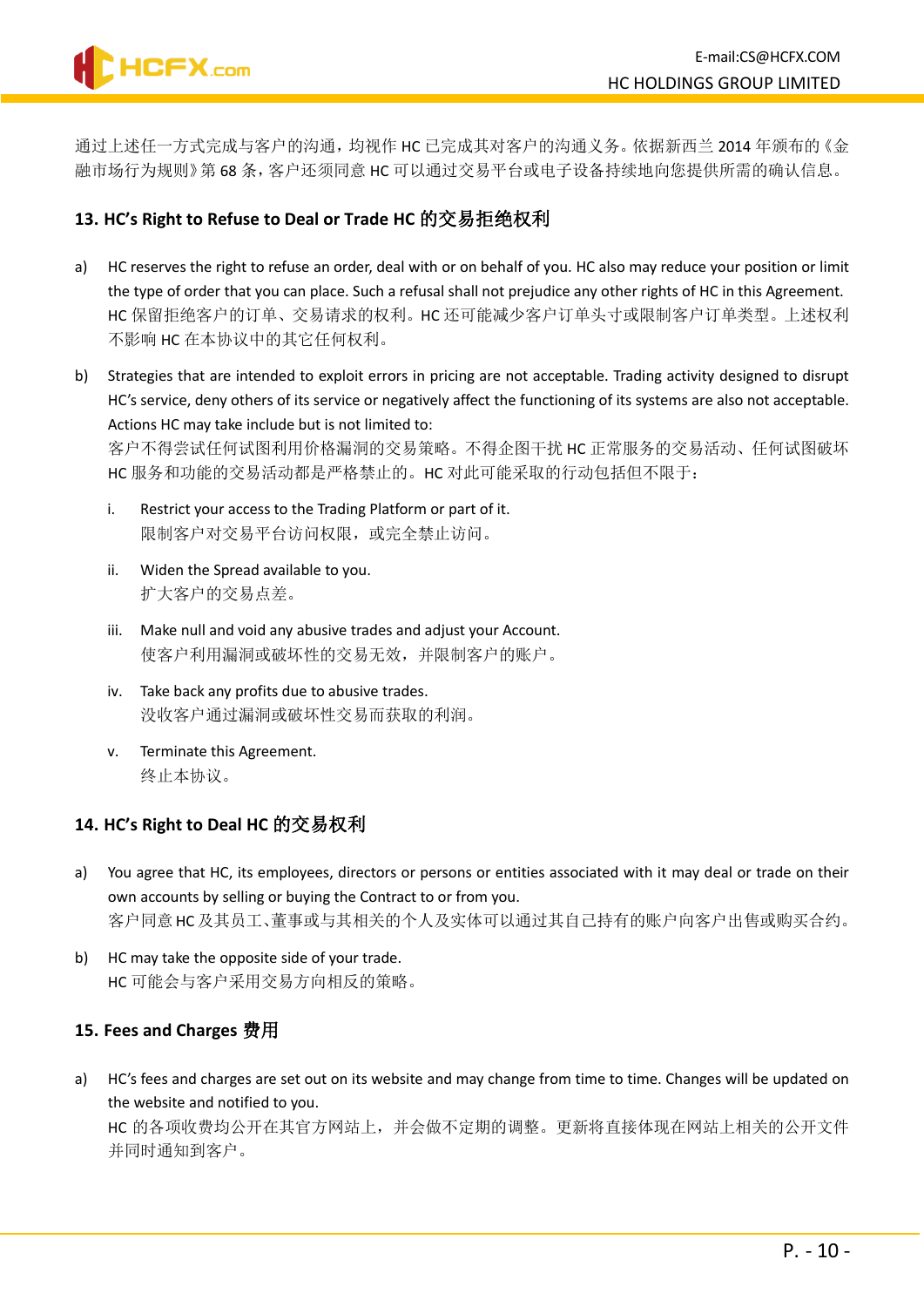

# b) You agree to pay:

客户同意支付:

- i. All spreads associated with your transactions. 所有与客户交易相关的点差。
- ii. All roll-over (swap) charges associated with your Positions. 所有与客户头寸相关的转仓(交换)费用。
- iii. All costs incurred in the receipt and payment of funds. 所有因资金转入和转出操作而产生的费用。
- iv. All commissions incurred in the transaction of a Contract or any service provided by HC. 所有在合约交易或任何由 HC 提供服务的交易中产生的佣金
- v. All account maintenance fees. 账户维护费。
- vi. All interest due on your Account because of the Account being overdrawn or due to any debt owing to HC. HC may add a percentage above that which is charged by its creditors in the calculation of the interest amount. This percentage is at HC's discretion. 所有因账户透支或债务到期而产生的利息。HC 在计算利息金额时,可在其债权人所收取费用的基础 上增加一个费率。这个费率由 HC 决定。
- vii. All fees that are associated with your account. 其它与客户账户相关的费用。

# <span id="page-10-0"></span>**16. Closing or Voidance of Positions** 平仓或空仓

HC has the absolute right to close any Position or void any trade where we are in dispute with you or where there is a breach to the Terms and Conditions.

如 HC 与客户存有争议或客户违反本协议条款,HC 有权平仓客户头寸或使其发生的交易无效。

# <span id="page-10-1"></span>**17. Suspension of Account** 暂停账户

HC may suspend your account if it believes the following has occurred:

如 HC 认定存在下列情形发生,可能会暂停您的账户:

- a) You have not displayed or HC believes you have not displayed sufficient knowledge or understanding of the risks in the trading of derivatives or the Contracts offered by HC. 客户显现出或被 HC 评定对金融衍生品交易或合约交易的风险不具备足够的知识或理解。
- b) There is a threat to or a reason to believe that there is a threat to your Account. 客户账户受到威胁或有证据表明客户的账户受到威胁。
- c) When circumstances may arise where HC believes a suspension is necessary to investigate the circumstance.

当 HC 认为有必要暂停账户并做进一步调查时。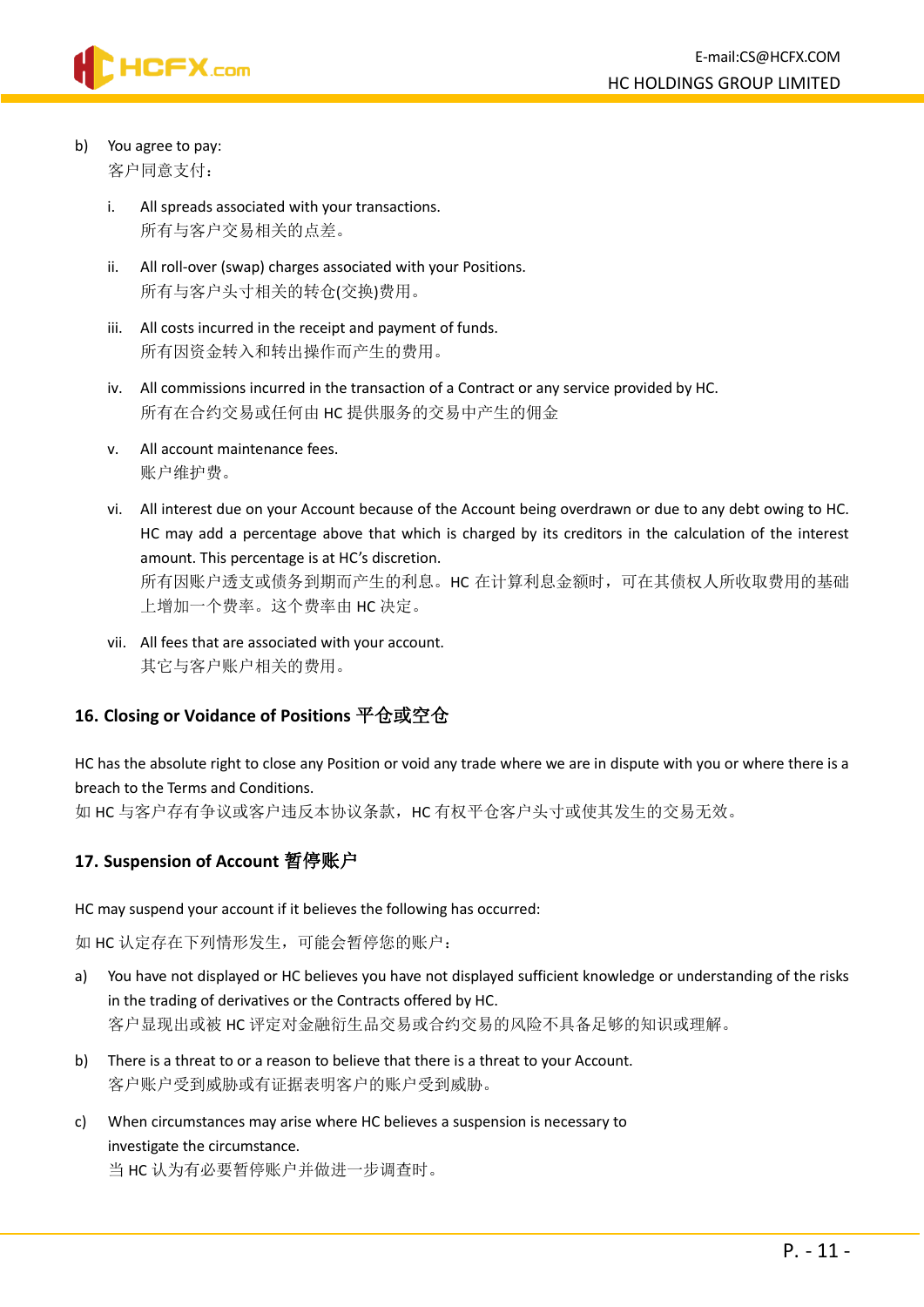- HCFX.com
- d) When you remain, after a period of 10 working days, uncontactable or have not replied to HC despite its attempts at communication. 当客户无法在 10 个工作日内取得联络, 或在 10 个工作日内未对 HC 尝试的联络进行回应时。
- e) If your Account remains inactive for a period. 客户账户在很长时间内一直处于非活动状态。
- f) If you display an abusive or bullying behaviour towards any employee, Director, agent or any person associated with HC.

客户对 HC 的员工、董事、代理等任何相关人员发生虐待或霸凌的行为。

# <span id="page-11-0"></span>**18. Set – off Rights** 抵偿权利

HC may and without notice undertake the following or set-off to satisfy your liabilities to HC. HC 可在不另行通知的情况下,采取如下措施,以清偿客户对 HC 的债务。

- a) Combine all your Accounts. 合并客户名下所有的账户。
- b) Sett-off any sums that are outstanding credit to you. 从客户账户的资金余额中扣除相关金额。

# <span id="page-11-1"></span>**19. Force Majeure** 不可抗力

HC shall not be responsible for and shall not be in breach of this Agreement or be liable to you for any losses or costs incurred due to incidents, happenings or events which are beyond HC's reasonable control. Such incidents may be but is not limited to a failure of the internet, a failure of HC's systems, break-down in electronic communications, labour dispute, power outage, earthquake, an act of God, flood, war or an act of government.

HC 不对任何因公司能力控制范围外的事件或事故而造成的客户损失或费用承担责任,亦不属违约。此类事件 可能但不限于是因互联网故障、系统故障、电子通信故障、劳资纠纷、停电、地震、天灾、洪水、战争或政府 行为。

# <span id="page-11-2"></span>**20. Discontinuation and Ceasing of Offering of a Contract** 交易合约终止

- a) HC may discontinue or cease to offer a Contract at any time and will inform you of the date (Cessation Date) at which the Contract will cease to be offered. HC 可随时终止向客户提供某项交易合约,并通知客户合约终止提供的日期(终止日期)。
- b) If the contract ceases to be available, you agree that you will close out any Positions that you may have in the Contract before the Cessation Date and that if this is not done, HC will close out the Contract at a price at its discretion.

如果一项合约被终止,客户须同意在合约终止日期之前平仓与该项合约相关的头寸。否则,HC 将按自行 决定的价格为客户平仓。

# <span id="page-11-3"></span>**21. Indemnity** 免赔事项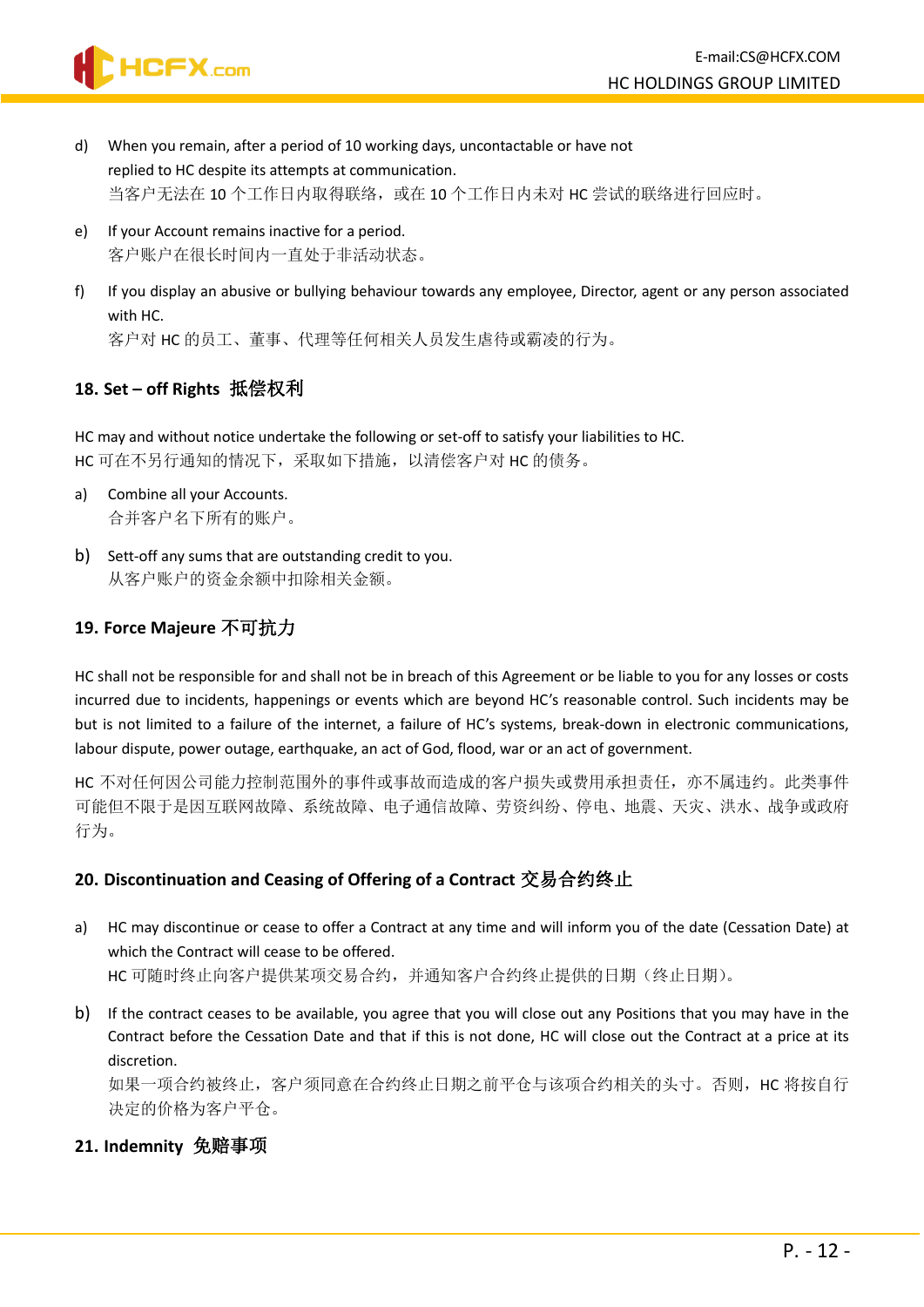

- a) You agree to not claim from HC and to indemnify HC fully of any liabilities, costs or damages which you may suffer or may be imposed on HC in connection or due to: 客户同意不向 HC 就以下原因造成的客户损失或费用提出索赔:
	- i. Any action taken by HC due to a Default Event.HC HC 因客户违约事件发生而采取的措施。
	- ii. Your breaching of this Agreement. 客户违反本协议。
	- iii. Any wrong or misleading information or any information or instruction given to us from whom it appears to be from an Authorised Person. 因任何来自客户或其授权代理人的错误或误导信息和指示。
	- iv. Unauthorised use of the Account. 账户被非法访问。
	- v. Damages caused by malwares. 因恶意软件攻击造成的损失。
	- vi. System outages or failure in communication systems. 通信系统中断或故障。
	- vii. Your inability to access HC's services or HC not able to provide you with its services.

您无法访问 HC 的服务或 HC 因故暂时无法为客户提供服务。

The indemnity above shall be in a continuous manner and will include liabilities which may be past, present, in the future or contingent. This indemnity shall survive the termination of the Agreement or any transactions under this Agreement

上述免赔事项具备连续性,作用于任何过去、现在、将来或偶发的情况。相关免赔事项在协议终止后或交易终 止后仍持续有效。

# <span id="page-12-0"></span>**22. Default Event** 客户违约事件

# **22.1 What is a Default Event?** 客户违约事件的定义

The events listed below shall be considered a Default Event. 下列事件均被归类为客户违约事件

- a) You have breached any term and condition in this Agreement. 客户违反了本协议中的任何条款。
- b) You have provided HC with false or misleading information. 客户向 HC 提供了虚假或误导性信息。
- c) You have conducted transactions which are abnormal, may cause harm to HC or may be in breach of this Agreement.

客户进行了会潜在对 HC 造成损害或违反本协议的非正常交易。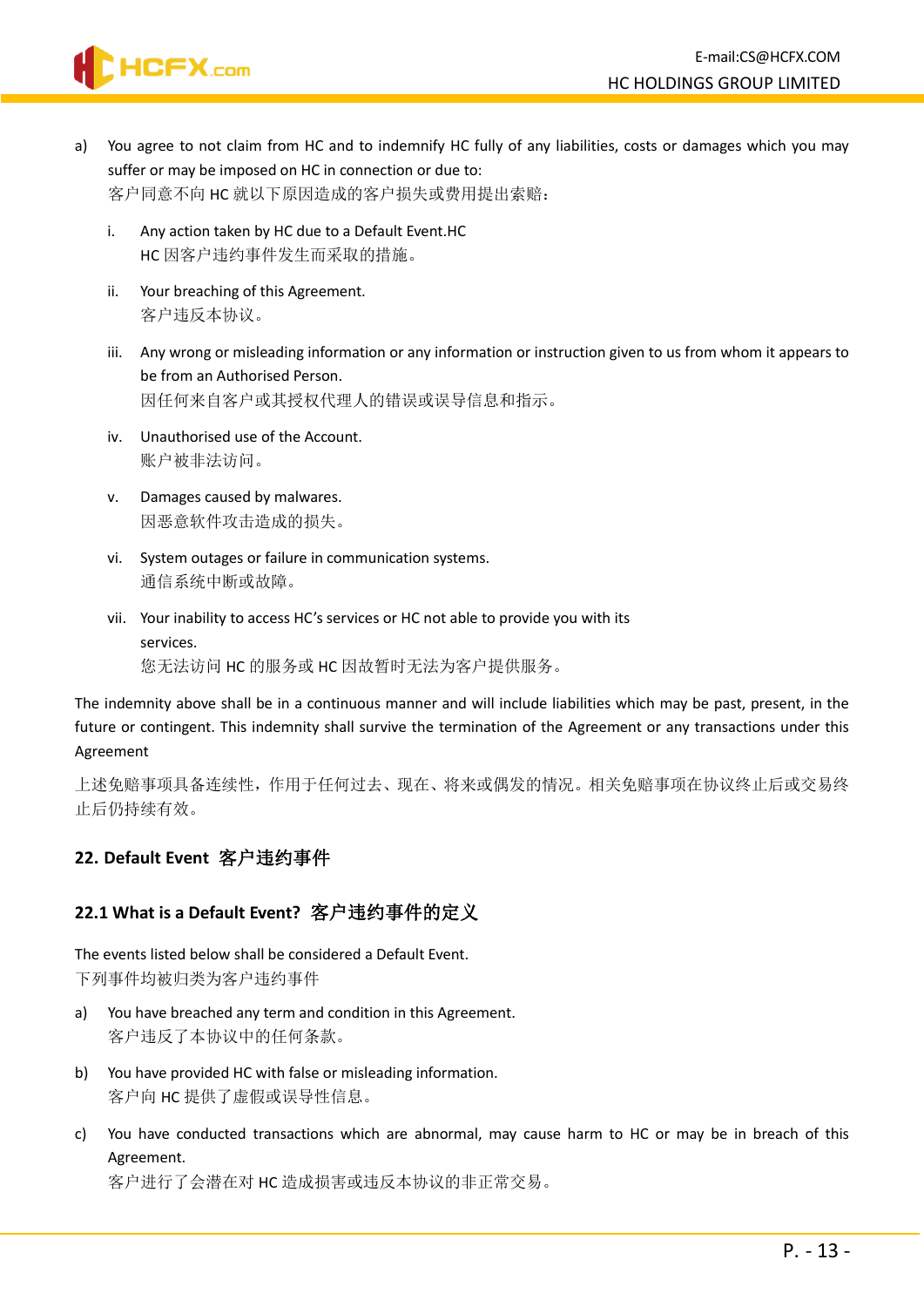

- d) You pass away or are of unsound mind. 客户去世或因病造成心智不全。
- e) You fail to provide sufficient Margin or increase Margin when required to do so. 未能达到保证金要求或未能及时追加保证金以达到要求。
- f) You fail to pay HC any fees or costs when required. 客户未按要求向 HC 支付应缴费用或欠款。
- g) You become a bankrupt of insolvent. 客户无力偿债而宣告破产。
- h) You use the Account or HC believes you use the Account to engage in or facilitate illegal activities.客户使用账户 或 HC 认定客户使用账户从事或支持非法活动
- i) You or any Authorised Person becomes a Politically Exposed Person (PEP). 客户或客户授权代理人被列为政治高度敏感人物(PEP)。
- j) HC believes it is prudent to close the Account because of regulatory requirements. 因为监管要求,出于谨慎考虑关闭客户账户。
- k) HC is instructed to close the Account by law. 法律要求 HC 对客户账户进行关闭。

### **22.2 Steps HC may take in the event of a Default Event Occurring** 客户违约事件处理步骤

- a) Terminate this Agreement. 终止本协议。
- b) Require the payment of funds you owe to HC. 要求客户支付对 HC 的欠款。
- c) Refuse orders to open new Positions. 禁止用户建立新头寸。
- d) Close all or some Positions. 平仓用户的部分或全部头寸。
- e) Exercise rights of Set-Off. 行使抵偿措施。
- f) Combine Accounts of yours. 合并客户账户。
- g) Forbid you to withdraw funds or limit the amount of withdrawal. 禁止客户出金或限制出金金额。
- h) Retain any funds you have to settle any contingency. 保留客户账户中的必要资金以应对突发事件。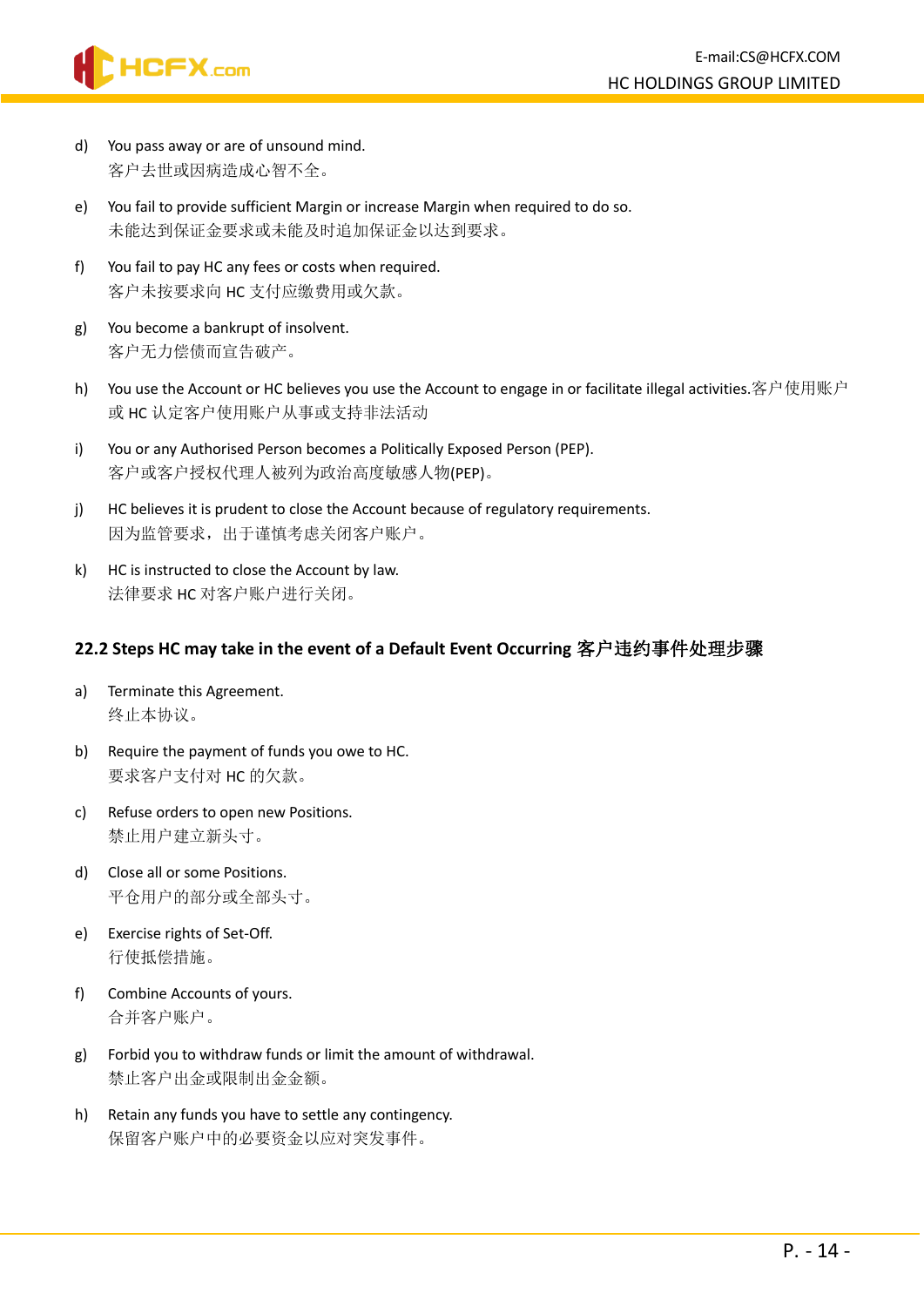

i) Impose new Margin requirement. 对客户实行新的保证金要求。

#### <span id="page-14-0"></span>**23. Delegation** 委托

- a) Your rights in the Agreement shall not be assigned or delegated to any person without the approval of HC. 未经 HC 许可, 客户不得将本协议中的权利转让或委托给任何人。
- b) All Collateral deposited by you shall not be the subject of any charge, change in charge or the creation of a security interest. 客户存放的所有担保物都不应成为任何抵押、抵押变更或担保权益的标的。
- c) Without prejudice to Section 21 (a) above, HC may assign or delegate its rights under this Agreement to any person or entity. 在不违反本协议第 21 (a)条的前提下,HC 可将其在本协议项下的权利转让或委托给任何个人或实体。
- d) HC may reveal to any potential assignee any information in our relationship. HC 可能向任何潜在受让人披露本协议关系中的任何内容。

#### <span id="page-14-1"></span>**24. Governing Law and Jurisdiction** 适用法律及司法管辖权

- a) The governing law shall be that of the law of New Zealand. 本协议适用法律为新西兰法律。
- b) Nothing in this Agreement shall prevent or prohibit HC from acting against you in jurisdictions other than in New Zealand.

本协议条款不排除或禁止 HC 在新西兰以外的司法管辖区对客户执行相关措施。

#### <span id="page-14-2"></span>**25. Amendment** 协议修订

a) This Agreement may be amended at any time by HC. HC will give you written notice. The latest version of the Agreement will be available on HC's website and the latest version will be the governing document in relation to your relationship with HC.

HC 可随时对本协议进行修订,并同时向客户进行书面通知。本协议的最新版本将在 HC 的官方网站上发 布, HC 将以最新版本的协议条款作为与客户服务关系的依据。

b) If you object to the amendments, you must inform HC within 14 days of the notification of amendment. Otherwise, it will be taken that you have agreed to the amendment. If you have informed HC of your objection within the stipulated time, the amendments will not be applicable to you. In this case, your Account may be closed or suspended pending the resolution of this issue.

如果客户反对修订内容, 必须在协议修订后 14 天内通知 HC。否则, HC 则认为客户已同意修订。如客户 在规定时间内通知 HC 反对修订, 则相关修订条款将不适用于该客户。此情形下, 该客户的账户可能会被 关闭或暂停,直至相关问题得以解决。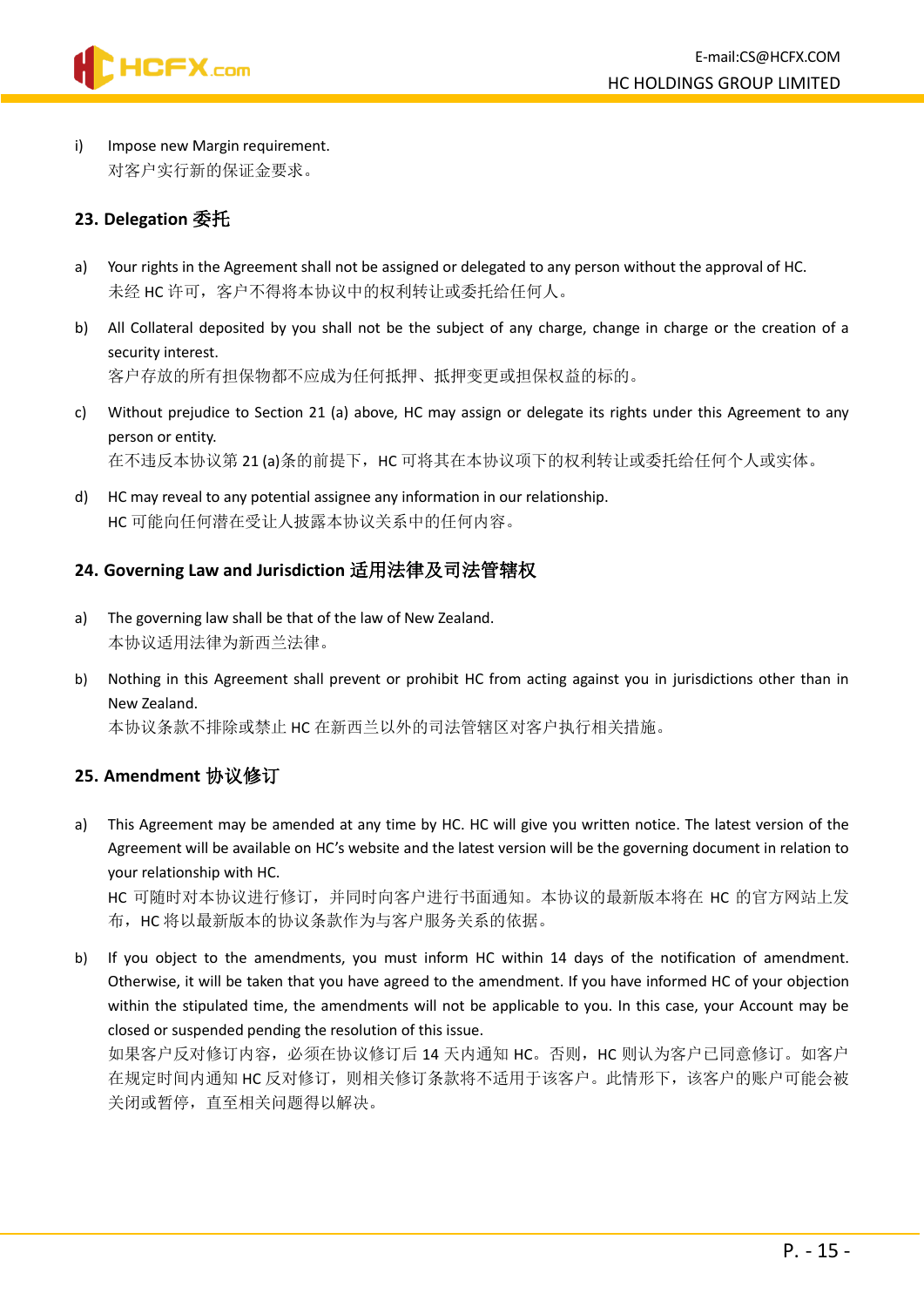# **HCFX.com**

#### <span id="page-15-0"></span>**26. Termination** 协议终止

- a) HC may terminate this Agreement and close the Account by giving 30 days' notice. HC 可提前 30 天通知客户终止本协议并关闭客户账户。
- b) You may terminate this Agreement and close the account by giving HC written notice. All Positions must be closed and all liabilities and obligations to HC discharged and satisfied. HC will endeavour to close the Account within a reasonable period.

客户可以书面通知 HC 终止本协议并关闭账户。但客户须平仓所有头寸,偿清和履行所有对 HC 的债务和 义务。HC 则将尽其所能在合理期限内关闭账户。

c) Upon notice of termination by either HC or you, HC reserves the right to not allow new Positions. 当 HC 或客户发出终止协议通知后,HC 保留禁止客户建立新头寸的权利。

#### <span id="page-15-1"></span>**27. Acknowledgement, Warranties and Undertakings** 承诺与保证

You warrant that in all aspects of your relationship with HC, that:

- a) All information provided to HC is true, accurate and non-misleading. 客户向 HC 提供的所有信息真实、准确、无误。
- b) You will comply with all applicable laws. 客户将遵守所有适用法律。
- c) You are legally able to and are not under any binding which disallows you from entering into this Agreement. 客户具备完全法律行使能力并且不存有任何限制签订本协议的约束。
- d) You have obtained all necessary consents to enter into this Agreement. 客户已获得签订本协议的所需的所有许可。
- e) Your affairs and assets are not subject to any liquidation proceedings. 客户的事务和资产不受任何清算程序的限制。
- f) You are not a bankrupt or insolvent. 客户未因资不抵债而破产。
- g) Your opening of this account is in full compliance with your employer's rules and regulations, that of New Zealand and any jurisdiction that may apply. 客户账户的开设须符合客户雇主的规定,符合新西兰及任何可能适用的法律法规。
- h) Your trading in this account is not based on any inside information and is legal and in full compliance with the laws of New Zealand or any jurisdiction that may apply and that your employer or the relevant authorities may be informed should you engage in or is suspected to be engaged in any illegal activities. 客户账户中的不存在内部关联交易,并完全符合新西兰的法律或任何适用的管辖权。HC 有权向客户的雇 主或有关当局报告客户参与或涉嫌参与的非法活动。
- i) You will not undertake any trading is illegal or disruptive. 客户不得从事任何非法或破坏性的交易。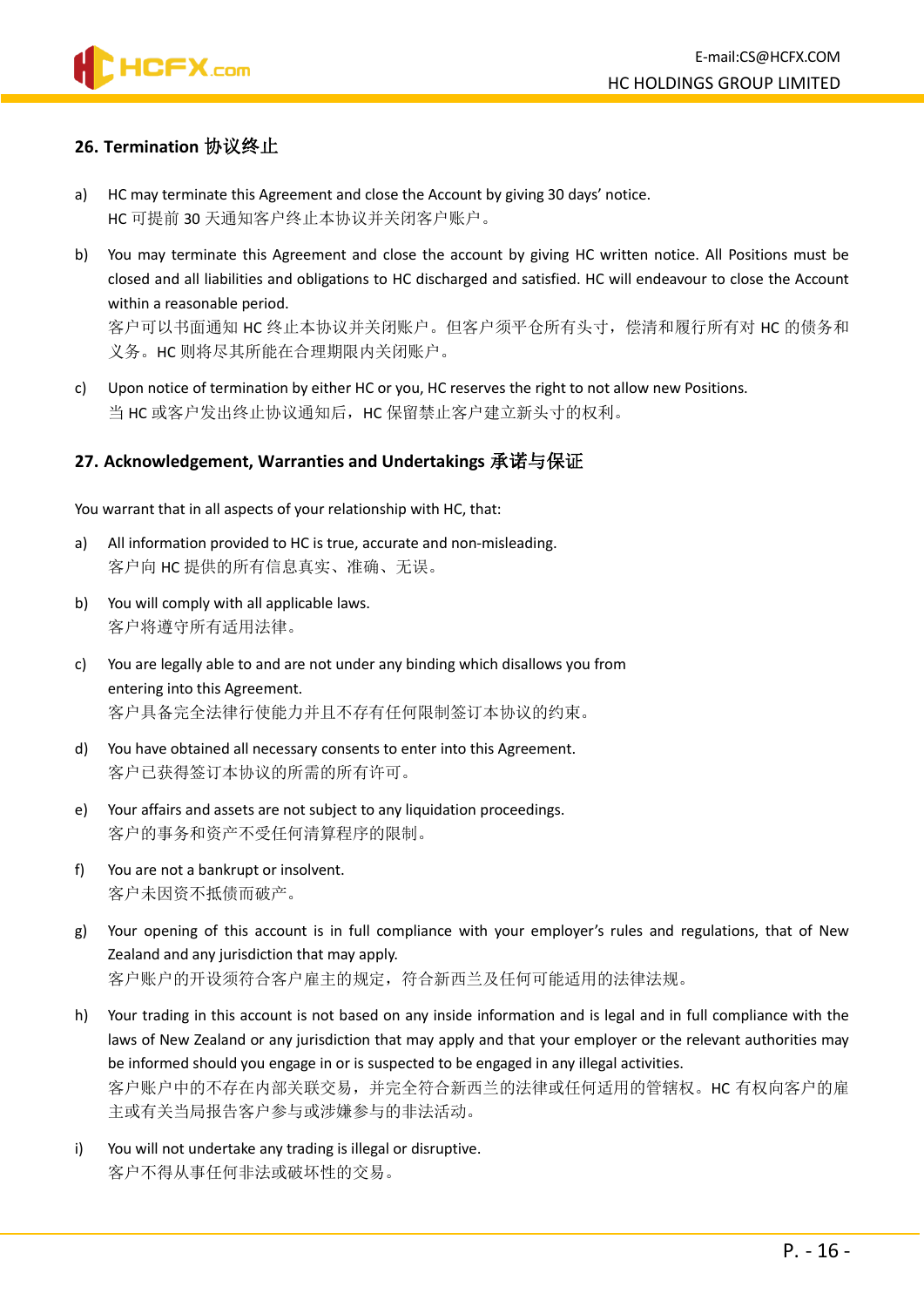#### <span id="page-16-0"></span>**28. Privacy** 隐私

You authorise us to use the information you have provided to us to contact you about other services we provide and to disclose the information to third parties to enable us to provide our services to you, to external compliance personnel and auditors for quality assurance purposes, to any regulator (where requested by the regulator) and where we are required or permitted by any applicable law or governmental, judicial, or regulatory entity or authority in any jurisdiction. Under the Privacy Act 1993, you may access and/or request correction of any personal information we hold about you by contacting us.

客户授权 HC 使用所提供的联系方式就业务开展与您进行联络;或向第三方披露客户相关信息以实现 HC 为客 户提供服务的能力;或因质量保证,向外部合规人员和审计师披露;向本协议适用司法管辖区内的任何符合要 求和许可的司法、监管实体和机构披露客户相关信息。根据新西兰 1993 年颁布的《隐私法案》, 客户可以联 络 HC 进行个人信息记录的查询和修改。

#### <span id="page-16-1"></span>**29. Consumer Guarantees Act 1993 (NZ)** 消费者保障法案(新西兰)

You agree that under this Agreement and where you acquire HC's services and HC's services are supplied to you and you trade with HC, the Consumer Guarantees Act 1993 (NZ) will not apply.

客户同意完全依据本协议从 HC 处获取服务并从事相关交易活动,1993 年颁布的消费者保障法案(新西兰)将 不适用。

#### <span id="page-16-2"></span>**30. Due Diligence** 尽职调查

You shall ensure that the account funds are not sourced from any activity, and the funds flowing out shall not flow into any activity which violates international general laws and regulations, including but not limited to job seizures, international fraud, smuggling and drug trafficking, money laundering and participation in terrorist activities. 客户须保证客户的账户资金不得来源于,且流出资金不得流入到任何违反国际通用法律法规的活动,包括但不 限于职务侵占、国际诈骗、走私贩毒、洗钱和参与恐怖主义活动等。

You authorise HC to collect information about you (including customer due diligence information and credit reports), to obtain, exchange, hold, and use such information, and to make any other enquiries we think appropriate to. 客户授权 HC 采集个人信息(包括客户尽职调查信息和信用报告),以获取、交换、保存和使用这些信息,并进 行其它任何适宜的调查。

Undertake initial and on-going customer due diligence and monitoring in accordance with the Anti-Money Laundering and Countering Financing of Terrorism Act (AML/CFT Act). Please fill or select the options in following forms to meet the requirement to enter into this Agreement.

根据反洗钱和反恐怖主义融资法案(AML/CFT), HC 将对客户进行初步和持续的尽职调查和监控。请客户填写 或选择下列表格中的内容,以完成本协议签订的要求: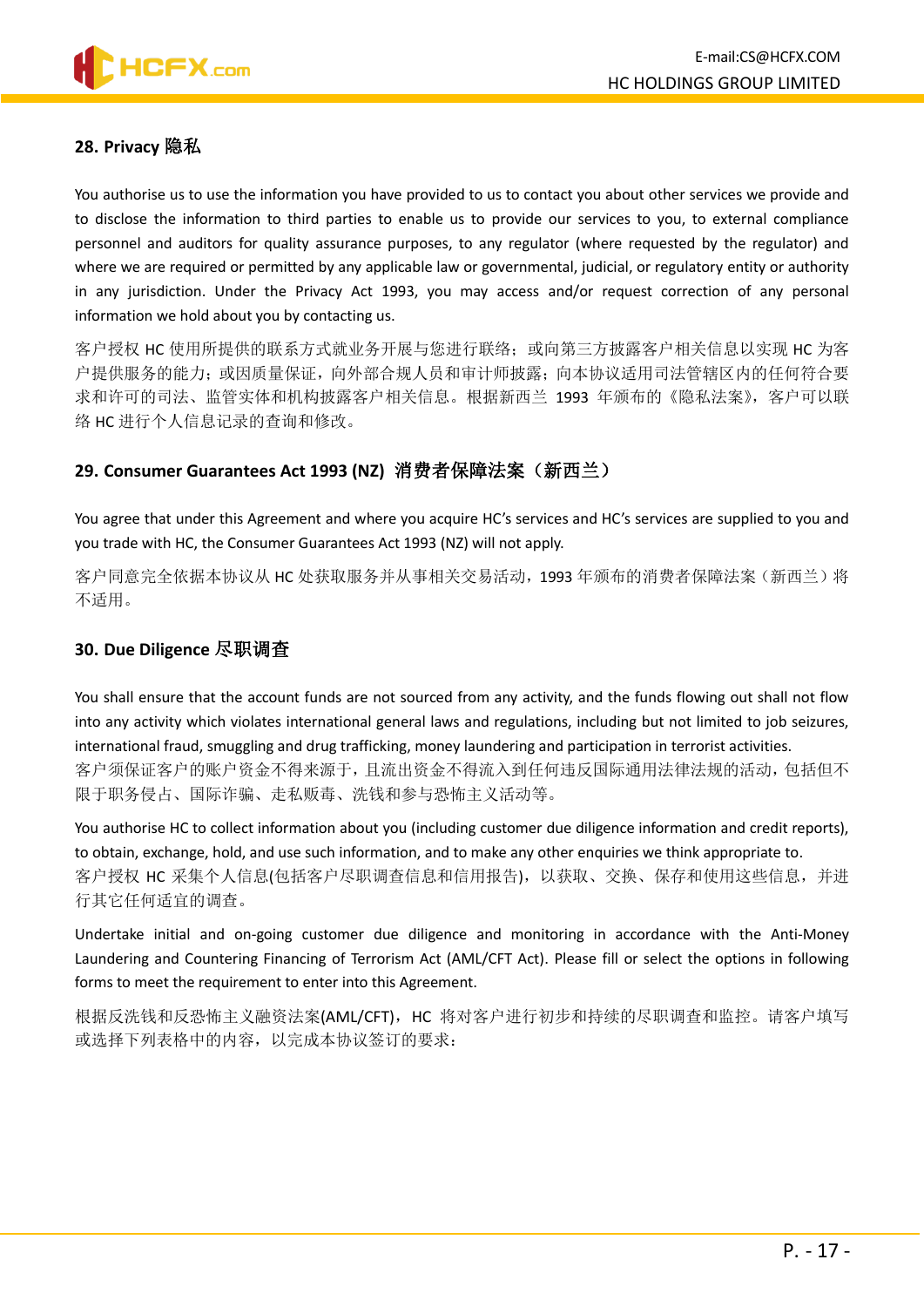| <b>Employment Status</b><br>就业情况                                                                                                                    | Employed 在职<br>Self Employed 自雇<br>П<br>п<br>Retired 退休<br>Unemployed 失业<br>П                                                                              |
|-----------------------------------------------------------------------------------------------------------------------------------------------------|------------------------------------------------------------------------------------------------------------------------------------------------------------|
| <b>Occupation &amp; Position</b><br>职业与职位                                                                                                           |                                                                                                                                                            |
| Gross Annual Income (USD)<br>税前年收入 (美元)<br>$$0 - $35,000$<br>ப<br>\$35,001 to \$70,000<br>П<br>\$70,001 and above<br>П                              | Net Worth (USD)<br>净资产 (美元)<br>Less than(低于) \$70,000<br>$\Box$<br>\$70,000 - \$350,000<br>П<br>\$350,000 - \$700,000<br>П<br>More than(高于) \$700,000<br>П |
| Source of wealth 资金来源<br>Earned Income 工资<br>Savings/investments 存款/投资<br>П<br>Inheritance 遗产<br>П<br>Sale of assets 资产出售<br>П<br>Others 其它 (请具体说明) |                                                                                                                                                            |

Please select or specify your trading objective, 请您选出或说明投资目的:

□Speculation 投机 □Hedging 套利 □Investment 投资 □Others, please specify 其它目的, 请说明 Are you familiar with derivatives? 您是否熟悉衍生品交易? OYes ONo Do you understand the risks of trading derivatives? 您是否了解衍生品交易的风险? CYes CINo Are you able to access information about derivatives trading? 您是否具备获取关于衍生品交易资讯的能力? CYes CNo

# <span id="page-17-0"></span>**31. Complaints and Dispute Resolution** 投诉和争议解决

If you have a complaint, you may call us or write to: 客户如有任何投诉,请致电或致函:

**The Compliance Manager HC Holdings Group Ltd Room 11, 361-363 Great North Rd, Henderson 0612, Auckland, New Zealand**

Telephone 电话: +64 09 835 2326

You can also send an email to complaint@hcfx.com.If you are still not satisfied, you may contact HC's dispute resolution scheme provider, Financial Dispute Resolution Services ("FDRS") at: